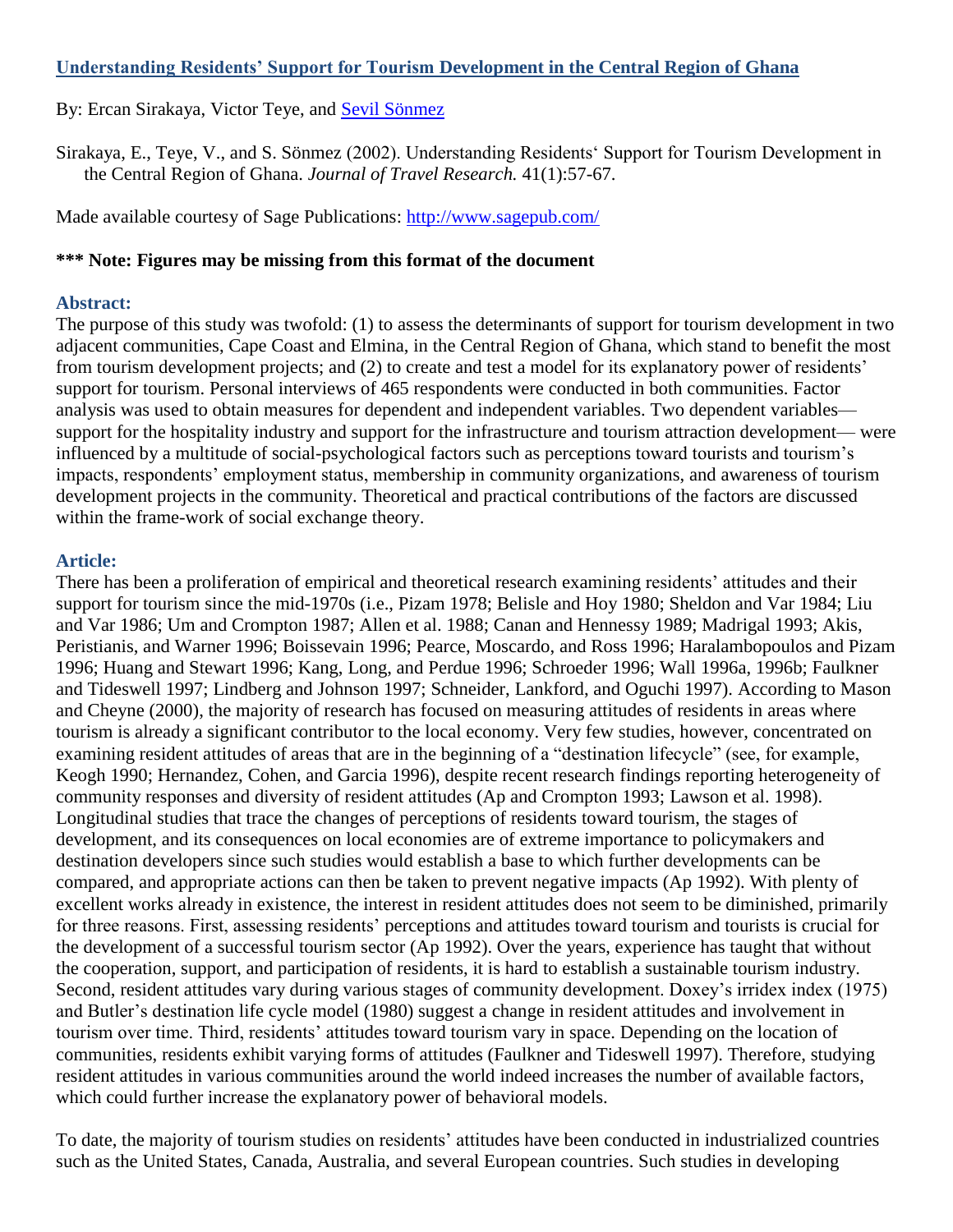countries, particularly those in Africa, are scarce, if not nonexistent. It is, therefore, appropriate to examine an aspect of residents' attitudes to tourism development in a developing African country, where tourism is at its inception stage. The purpose of this article is to explain residents' support for tourism development in the central region of Ghana. It is hoped that additional factors might be uncovered that would contribute to advancing the theoretical foundations of resident attitude studies.

# **PRESENT DIMENSIONS OF TOURISM IN GHANA**

Since the late 1980s, tourism has received considerable attention in the economic development strategy of Ghana. International tourist arrivals in Ghana increased steadily from nearly 114,000 in 1988 to about 348,000 in 1998, an average annual growth rate of about 20%. Tourism receipts grew at an average annual rate of 41.3%, from \$55.3 million in 1988 to \$285 million in 1998 (Ghana Tourist Board 1999). Both public and private investments in various tourism subsectors have expanded as well. The growth in tourism can also be seen in the expansion of activities in the hotel sector where the number of hotels approved and licensed by the Ghana Tourist Board increased from only 273 in 1989 to 730 in 1998 (Ghana Tourist Board 1999). The number of rooms more than doubled from 4,851 in 1989 to 10,879 in 1998. The government established the Ministry of Tourism in 1993 to underscore its commitment to tourism development and, with assistance from the United Nations Development Pro-gram (UNDP) and the World Tourism Organization (WTO), prepared a 15-year Tourism Development Plan for the period 1996 to 2010. Of the 10 administrative regions in the country, the Central Region is growing to quickly become the leading destination in Ghana due to its diverse tourism resource base and a number of projects initiated in the past 10 years, emphasizing the development of naturebased and cultural tourism.

Ghana moved up from its position of 17th (1985) to 8th (1998) among the tourism revenue earning countries in Africa (WTO 1999). This makes tourism Ghana's third-largest earner of foreign exchange currently, ranking behind mineral and cocoa exports. As in the case of most African countries, the rationale for tourism development in Ghana is primarily economic and at two levels: macro or national and micro or local. At the macro level, tourism is expected to promote economic growth by generating foreign exchange and by increasing various forms of government revenue. At the micro level, tourism is expected to facilitate job creation, income and revenue distribution, and a balanced regional development, which ultimately should improve the quality of life of residents. In this context, the Central Region of Ghana lends itself to a study of residents' attitudes toward tourism development. Ghana is one of the few African countries that officially embraced tourism development as a socioeconomic development strategy in the early 1990s. Furthermore, the country took concrete steps to identify specific projects for tourism development. The Central Region emerged as the spatial unit with the most desirable potential attractions. The region has a large inventory of tourism resources including quality beaches, cultural attractions, precolonial European trading posts, three forts and castles on the World Heritage List, and a newly developed national park. Consequently, the Central Region has in the past 5 years emerged as Ghana's leading tourist destination and therefore lends itself to the examination of residents' attitudes toward tourism development.

### **FACTORS AFFECTING RESIDENTS' SUPPORT FOR TOURISM DEVELOPMENT**

Tourism scholars have long recognized the importance of gaining local residents' support for the development of a successful tourism industry. A substantial body of literature about tourism development in low- and middle-income countries has emerged during the past three decades (Bryden 1973; De Kadt 1979; Lea 1988; Harrison 1992; Mowforth and Munt 1998). The literature contains many variables that have been shown to influence residents' perceptions and attitudes toward support for tourism development projects. They include type and extent of host-guest (resident-visitor) interaction, importance of the industry to the community, extent of individuals' reliance on the tourism industry, and the over-all level of tourism development in the community (Murphy 1985). Beyond these general factors, the influence of several specific factors on the nature and extent of residents' perceptions and attitudes toward tourism development have been identified. Some of the specific factors include native-born status in the community (Canan and Hennessy 1989; Um and Crompton 1987), length of residency in the community (Liu and Var 1986; Allen et al. 1988), the extent of tourism concentration in the community (Pizam 1978), economic reliance on the tourism industry (Madrigal 1993), values (Lindberg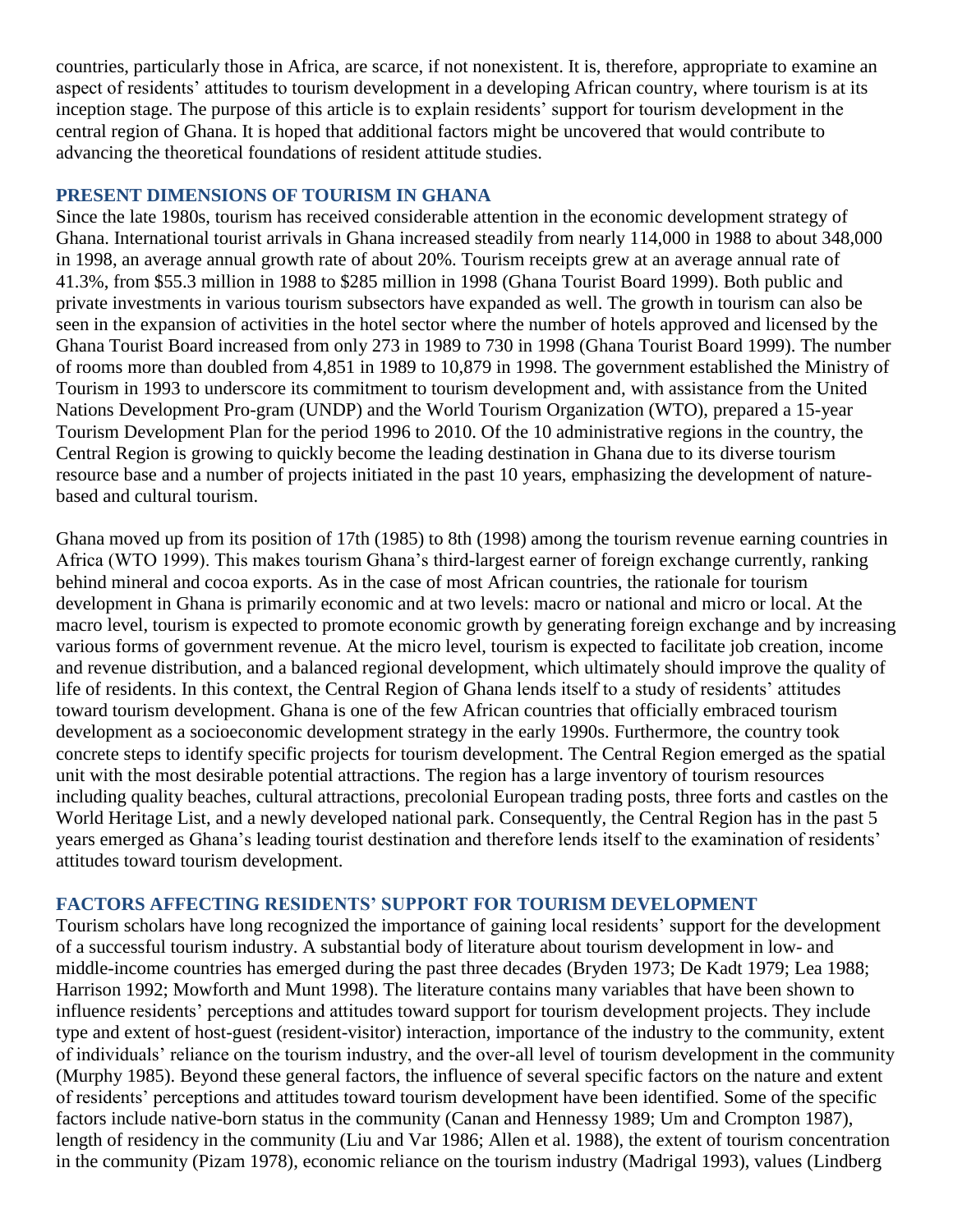and Johnson 1997) and social representations (Pearce, Moscardo, and Ross 1996), and distance of residence from the central tourist zone (Belisle and Hoy 1980). Some of these basic factors have been used in extending studies on residents' attitudes and perceptions to a number of comparative studies within and between countries such as Israel (Mansfeld and Ginosar 1994), New Zealand and the United Kingdom (Ryan, Scotland, and Montgomery 1998), and Wales (Sheldon and Var 1984). The bulk of research on residents' attitudes in the United States is from rural regions "since tourism has a far more visible effect in rural areas than in urban areas and, consequently, a greater effect on rural residents" (Madrigal 1993, p. 337). While rural areas in developed and developing countries may have more in common than urban areas in the two regions, the factors that influence residents' perceptions and attitudes toward tourism, as well as the nature and the extent of the impact, are likely to be different between developed and developing regions—regard-less of the urban or rural location of the community. One of the few studies on a middle-income country focused on Argentina and indicated that there are issues related to residents' attitudes that are peculiar to developing countries (Schluter and Var 1988).

While a number of theories have been advanced to explain residents' perceptions and attitudes toward tourism development and its impacts—such as the play, compensation, and conflict theories (Bystrzanowski 1989); attribution theory (Pearce 1989); and dependency theory (Preister 1989)—it is the social exchange theory that has become more acceptable as the appropriate framework for developing an understanding of residents' perceptions and attitudes toward tourism (Perdue, Long, and Allen 1990). Pearce, Moscardo, and Ross (1996) and more recently Ap and Crompton (1998) provided excellent reviews and evaluations of previous research in this field. In this particular study, the authors used social exchange theory to explain the relationship between individual benefits and perceptions of economic development. As applied to residents' attitudes toward tourism, social exchange theory stipulates that residents seek benefits of tourism in exchange for something estimated to equal the benefits they offer in return, such as resources provided to tourism developers, tour operators, and tourists. Included in the bundle offered by residents are support for appropriate development, host community's hospitality, and tolerance for tourism-caused inconveniences (i.e., queuing for services, pollution, and traffic congestion). The acceptance and emphasis on local participation and community approach to tourism development (Murphy 1985) implies that local residents are often excluded from not only tourism planning but decision making and management of tourism projects as well. The exclusion of residents from decision making is a very common practice in low-income countries with top-down development cultures, but the exclusion is even more pronounced when tourism projects are mostly externally initiated or implemented, as appears to be the case in Ghana's Central Region. Against this back-ground, this study examines residents' support for tourism development in Cape Coast and Elmina. Specifically, the purpose of this study is twofold: (1) to assess the determinants of support for tourism development in the two Ghanaian communities and (2) to create and test a model for its explanatory power of the residents' support for tourism.

The present study differs from others in the same area of study in three general perspectives. First, the study assesses factors influencing resident support in a newly emerging African destination, where tourism is at its inception stage. Second, the study integrates the findings of earlier research on the same issue into one comprehensive study, where the combined effect of all possible variables are measured in one model thereby eliminating the risk of omitting relevant explanatory variables (Gujarati 1988). Third, it not only replicates previous studies in a different setting but also attempts to establish a basis for a longitudinal study that could trace the changes in resident attitudes over time.

### **RESEARCH METHOD**

### *The Study Area*

Located about 10 kilometers apart, Cape Coast (the regional capital) and Elmina are the primary community centers of the Central Region as a tourism destination. The three world heritage forts and castles, which are being rehabilitated to serve as various cultural tourism attractions, are located in these two communities. Within a 25-kilometer radius are the newly developed Kakum National Parks and a multiple-land-use beach resort development project at Brenu-Akyenin. Ostensibly, tourism is being developed in the region as a lead sector by the national government with assistance from such international organizations as the UNDP and the U.S. Agency for International Development (USAID). While the existence of tourism resources has enabled the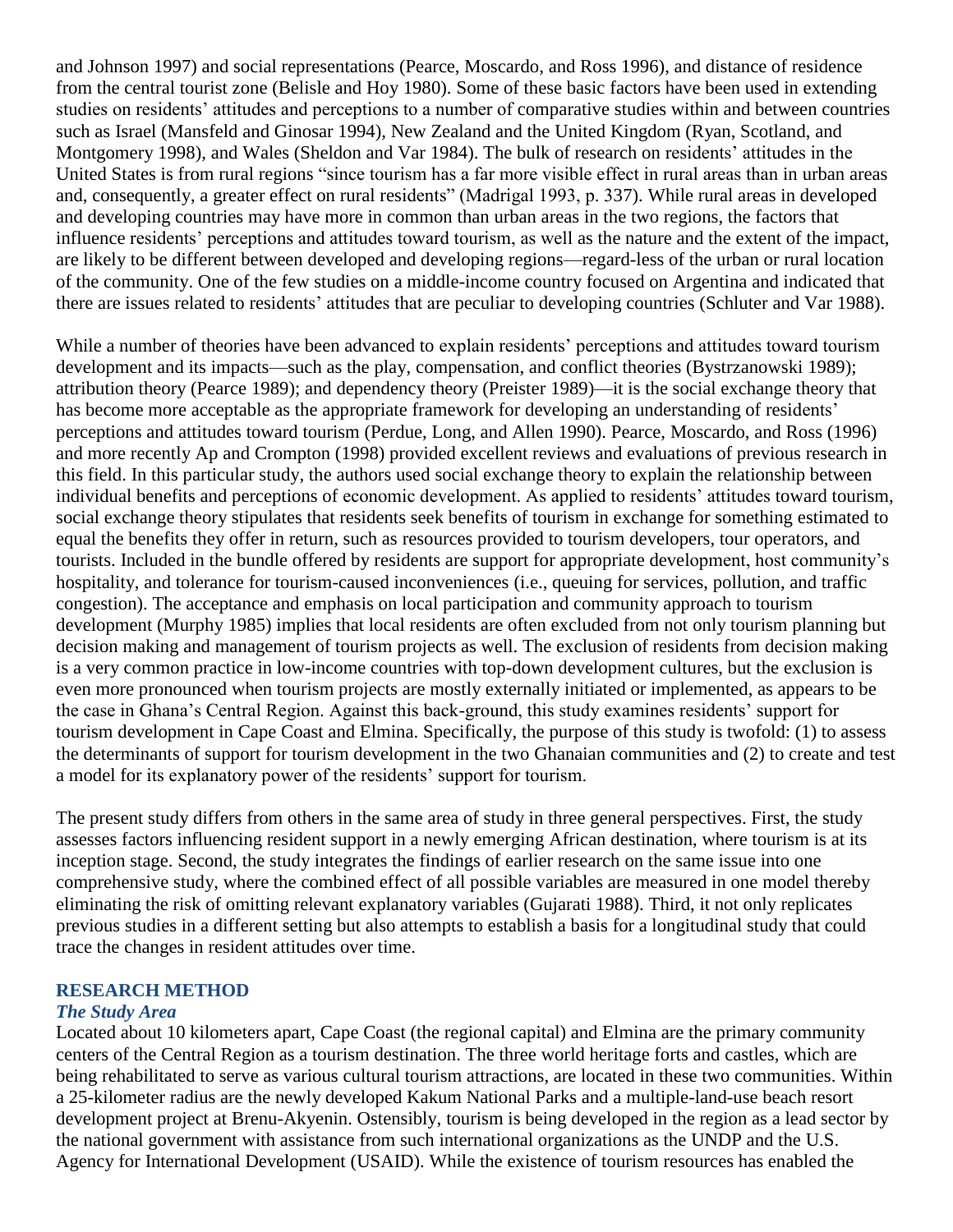planning and development of tourism in the region (Ministry of Tourism/UNDP/WTO 1996), the objective is to reverse the decline in the regional economy "after losing its role in the colonial spatial organization and the subsequent post-independence restructuring of national transportation systems" (Akyeampong 1996, p. 7). The contemporary socio-economic conditions of Cape Coast, Elmina, and, indeed, the Central Region of Ghana as they relate to the present study are succinctly stated by Akyeampong (1996) as follows:

The Central Region is therefore the typical ex-colonial, sub-national region with an economic history and spatio-economic structures very similar to other Sub-Saharan coastal regions. As other nations embark on tourism promotion for local or regional development purposes they should have a great deal to learn from the Central Region's approaches and experience. (P. 7)

# *Sample and Data*

Data for this study were gathered in Cape Coast and Elmina between January and April 1998 using the interviewing method. Along with an 82-item scale that measured general residents' attitudes toward tourism development in the two towns, the questionnaire contained 20 questions including a 20-item scale measuring attitudes toward tourists themselves. The study sample consisted of 250 residents from each community using interpreters who speak the local Fanti language, wherever necessary. An overall response rate of 92.8% was obtained (86.0% in Elmina and 99.6% in Cape Coast). Missing data points  $(\sim 3\%)$  were replaced using a regression imputation technique to increase the statistical power of the analyses and to obtain reliable parameter estimates without distorting the data that would ultimately enhance the overall validity of the data set (Little and Rubin 1987; Roth 1994; Sirakaya 1997).

# *Operationalization of Independent Variables*

Attitudes toward tourism development (82 items) and perceptions of white and black tourists (24 items) were obtained using a varimax-rotated principle component analysis. Seven attitudinal factors toward tourism and four perceptual factors toward tourists were extracted and found to be internally reliable in explaining major portions of the variance in their respective data sets. Tables 1 and 2 display the domains, along with their associated descriptions, factor loadings, eigenvalues, percentage of variance explained, and corresponding alpha reliability. For each factor, a factor score was calculated using the Anderson-Rubin method through SPSS. In the subsequent regression analyses, these factor scores were used as independent variable measures to explain residents' support for the tourism industry.

Remaining variables were operationalized by using several scales at different measurement levels. Variables that contained "yes"- or "no"-type dichotomous variables were coded as dummy independent variables. Table 3 presents the codes and designations of attitudinal, perceptual, as well as the remaining independent variables.

# *Residents' Support for Tourism Development (Dependent Variables)*

A varimax-rotated principal component analysis was used on 13 Likert-type scale items for the sample of 464 residents of the two towns (Elmina and Cape Coast) to extract general groups of attitudes toward illustrating residents' support for tourism development. A cutoff point of 0.4 was used to include items in interpretation of a factor. Only 1 item of the initial 13 items describing various sectors of the tourism industry did not load on any factor, reflecting the homogeneity of items. Accordingly, two factors with eigenvalues equal to or greater than one explained 53.4% of the variance in the original data set. Table 4 displays the domain descriptions, items, factor loadings, eigenvalues, and Cronbach's alpha. The two factors were labeled as follows: (1) support for tourism infrastructure and attractions (factor 1) and (2) support for hospitality industry (factor 2). The two conceptually meaningful domains resulting from factor analysis were then tested for reliability. The reliability of the variables in each factor was assessed by examining the Cronbach's alpha coefficients, which were .86 and .70 for the first and second factors, respectively, indicating that the variables exhibited a strong to moderate correlation with their factor groupings and therefore may be regarded as internally consistent and stable.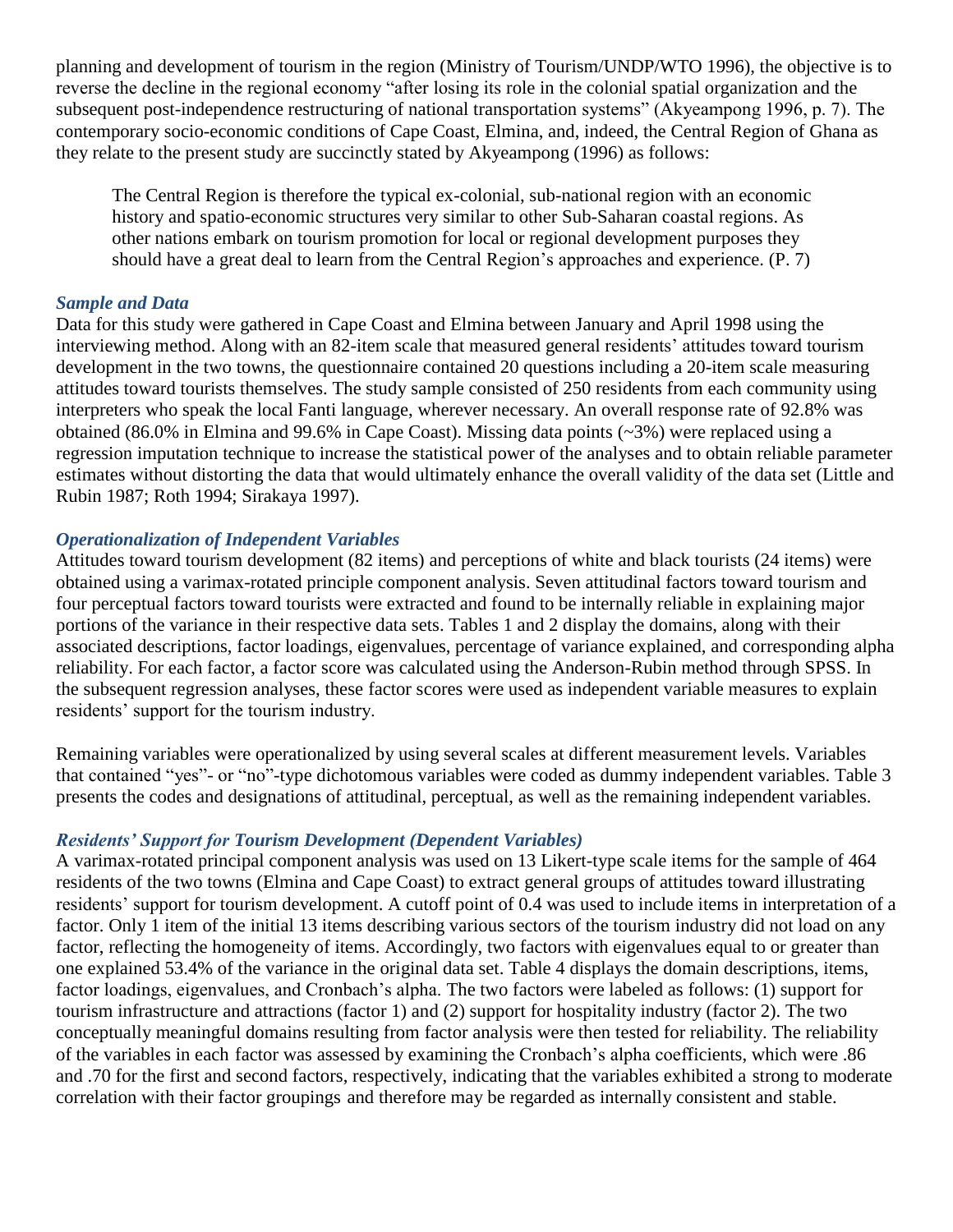**TABLE 1** RESULTS OF FACTOR ANALYSIS OF RESIDENT ATTITUDES

| Domain                                                              | Domain<br>Descriptors                                                                                                                                                                                                                                                     | Aggregated<br>Sample                 | $(n = 464)$ Eigenvalue Explained | Percentage<br>of Variance |
|---------------------------------------------------------------------|---------------------------------------------------------------------------------------------------------------------------------------------------------------------------------------------------------------------------------------------------------------------------|--------------------------------------|----------------------------------|---------------------------|
| Social interaction with<br>tourists ( $\alpha = .75$ ) <sup>a</sup> | I have developed friendships with tourists.<br>My interactions with tourists are positive and useful.<br>I enjoy interacting with tourists.<br>I now enjoy visiting tourist areas.                                                                                        | .706<br>.690<br>.603<br>.568         | 5.06                             | 17.45                     |
| Cultural impacts of<br>tourism ( $\alpha = .69$ )                   | I like learning about tourists' own country and culture.<br>Tourism promotes cultural exchange.<br>The jobs tourism provides are highly desirable.<br>Tourism promotes better understanding between people.<br>Tourism helps to increase local awareness and appreciation | .542<br>.664<br>.622<br>.607<br>.567 | 2.52                             | 8.68                      |
|                                                                     | of the environment.<br>Tourism helps to preserve and improve our culture and<br>traditions.<br>Because of tourism development, I have a better appreciation                                                                                                               | .561<br>.546                         |                                  |                           |
| Welfare impacts of<br>tourism ( $\alpha$ = .72)                     | of my culture.<br>Tourism improves public utilities (water, electricity, telephone,<br>etc.) in our community.                                                                                                                                                            | .704                                 | 2.38                             | 8.20                      |
|                                                                     | Because of tourism, Cape Coast/Elmina has better roads.<br>The quality of public services (roads, water, sewage, etc.) in<br>Cape coast is better due to more tourism.<br>Cape Coast/Elmina has lost its small-town atmosphere                                            | .677<br>.676                         |                                  |                           |
|                                                                     | because of tourism.<br>Tourism improves transportation services in our community.                                                                                                                                                                                         | .609<br>.562                         |                                  |                           |
| Negative interference<br>of tourism in daily                        | Tourism development in Cape Coast/Elmina has caused me<br>to regret living here.                                                                                                                                                                                          | .697                                 | 1.88                             | 6.48                      |
| life ( $\alpha = .70$ )                                             | Because of tourism, I have more difficulty participating in<br>entertainment events.                                                                                                                                                                                      | .685                                 |                                  |                           |
|                                                                     | Tourists interfere with my enjoyment of this town.<br>Most people I know don't like tourism.<br>I am against new tourism facilities, which will attract more                                                                                                              | .667<br>.629                         |                                  |                           |
| Economic costs of<br>tourism ( $\alpha = .65$ )                     | tourists to Cape Coast/Elmina.<br>Tourism only benefits a few people in Cape Coast/Elmina.<br>Tourism increases the cost of living.<br>Tourists should pay more than local residents to visit tourist                                                                     | .585<br>.779<br>.622<br>.543         | 1.58                             | 5.46                      |
| Sexual permissiveness<br>due to tourism<br>$(\alpha = .73)$         | attractions.<br>Tourism increases prostitution in Cape Coast/Elmina.<br>Tourism increases sexual permissiveness in Cape Coast/<br>Elmina.                                                                                                                                 | .847<br>.838                         | 1.21                             | 4.16                      |
| Perception of crowding<br>$(\alpha = .60)$                          | Tourists cause my town to be crowded with people.<br>Recreation areas in Cape Coast/Elmina are overcrowded<br>because of tourism.                                                                                                                                         | .762<br>.697                         | 1.04                             | 3.58                      |
|                                                                     | The tourism sector provides a ready market for the product<br>of local farmers.                                                                                                                                                                                           | .616                                 |                                  |                           |

Note: Total variance explained by aggregated data = 54.0%, Kaiser-Meyer-Olkin measure of sampling adequacy = 0.806.<br>a. Cronbach's alpha for domains.

**TABLE 2** 

#### RESULTS OF FACTOR ANALYSIS OF TOURIST PERCEPTIONS BASED ON SAMPLES FROM TWO CITIES

| Domain                                                                   | Domain Descriptor                                                                                                                                         | <b>Black</b><br>Tourists <sup>a</sup><br>$(n = 464)$    | Eigenvalue | Percentage<br>of Variance | Cronbach's<br>Alpha | White<br>Tourists <sup>b</sup><br>$(n = 464)$          | Eigenvalue | Percentage of<br>Variance | Cronbach's<br>Alpha |
|--------------------------------------------------------------------------|-----------------------------------------------------------------------------------------------------------------------------------------------------------|---------------------------------------------------------|------------|---------------------------|---------------------|--------------------------------------------------------|------------|---------------------------|---------------------|
| Factor 1. General<br>perceptions of<br>tourists                          | Undesirable/desirable<br>Scary/reassuring<br>Useless/useful<br>Insincere/sincere<br>Boring/exciting<br>Unadventurous/adventurous<br>Terrifying/comforting | .811<br>.771<br>.765<br>.742<br>.717<br>.621<br>$-.550$ | 4.057      | 33.81                     | .74                 | .761<br>.693<br>.704<br>.651<br>.667<br>.664<br>$-415$ | 3.355      | 27.96                     | .68                 |
| Factor 2. Perceptions<br>of social and economic<br>condition of tourists | Dirty/clean<br>Poor/rich<br>Ordinary/successful<br>Unfriendly/friendly<br>Condenseful/respectful                                                          | .688<br>.658<br>.653<br>.648<br>.542                    | 2.312      | 19.27                     | .70                 | .697<br>.548<br>.631<br>.624<br>.553                   | 2.249      | 18.74                     | .64                 |

Note: Kaiser-Meyer-Olkin measure of sampling adequacy =  $0.887$ .<br>a. Total variance explained by the pooled data =  $53.07\%$ .<br>b. Total variance explained by the pooled data =  $46.96\%$ .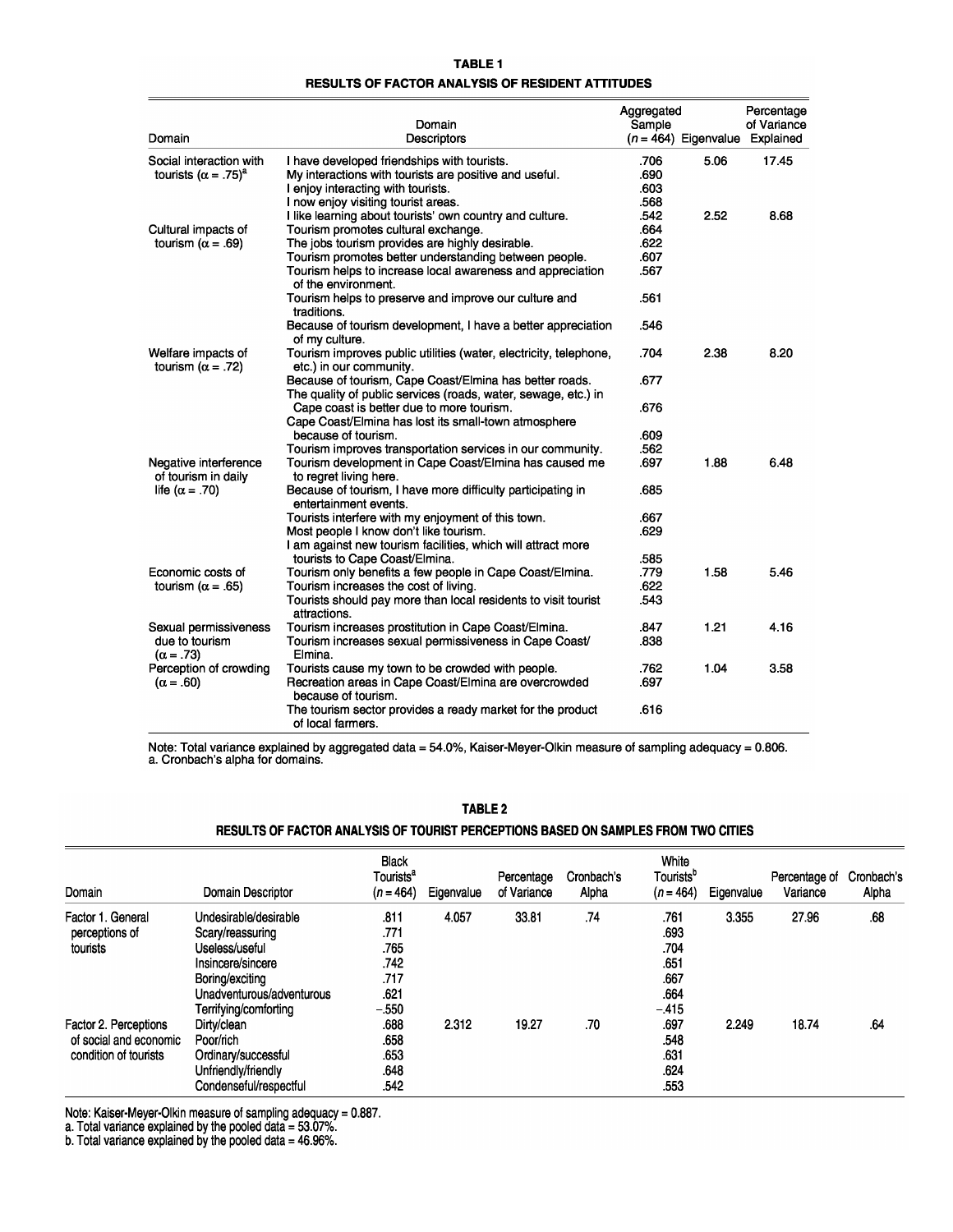Similar to the procedure described above, for each factor, a factor score was calculated using the Anderson-Rubin method through SPSS. In the subsequent regression analyses, these factor scores were used as dependent variable measures to explain residents' support for the tourism industry.

An examination of Gauss-Markov assumptions of normality, homogeneity of variance-covariance matrices, multicollinearity, and linearity indicated that with the exception of normality, none of the assumptions was violated. Both dependent variable measures (factors 1 and 2) were transformed using a log-linear and square transformation procedures, respectively. After the transformation, a check for the normality assumption indicated that all the variables were reasonably normal in the distribution around their mean. Furthermore, variables containing categories such as "income" and "employment status" were screened for cell numbers to determine if statistical procedures can be performed without any difficulty. It was determined that employment status needed to be collapsed to only two categories containing "employed" and "others" (students, retired, unemployed). In addition, the income variable, which consisted of six categories originally, was reduced to three (less than 600,000 cedis [¢],  $\mathcal{L}600,000$ -999,999, and more than  $\mathcal{L}1,000,000$ ).

| <b>DESCRIPTION OF INDEPENDENT VARIABLES</b> |                                                                                                |                                                                            |  |  |
|---------------------------------------------|------------------------------------------------------------------------------------------------|----------------------------------------------------------------------------|--|--|
| Code                                        | Description of Independent Variable                                                            | <b>Measurement Level</b>                                                   |  |  |
| <b>INTERACT</b>                             | Number of days interacted with tourists per week                                               | Ratio                                                                      |  |  |
| <b>BENEFITS</b>                             | Perception of personal benefits gained from tourism activity                                   | Interval (5-point Likert-type scale)                                       |  |  |
| <b>TEMPLOYED</b>                            | Employed in tourism or related industry                                                        | Nominal (dummy coded: yes or no)                                           |  |  |
| <b>FAMEMPLOYED</b>                          | Member of family employed in tourism                                                           | Nominal (dummy coded: yes or no)                                           |  |  |
| <b>PRJAWARE</b>                             | Awareness of tourism projects in the community                                                 | Interval (5-point Likert-type scale)                                       |  |  |
| <b>INVOLVEMENT</b>                          | Personal involvement in tourism development decision-<br>making process                        | Nominal (dummy coded: yes or no)                                           |  |  |
| <b>CONSULT</b>                              | Consultation with residents about tourism development in<br>the community                      | Nominal (dummy coded: yes or no)                                           |  |  |
| <b>DESIRE</b>                               | Desire to be involved in decision-making process about<br>tourism development in the community | Nominal (dummy coded: yes or no)                                           |  |  |
| <b>ORGANIZATION</b>                         | Membership in a community organization                                                         | Nominal (dummy coded: yes or no)                                           |  |  |
| <b>BORN</b>                                 | Being born in the same city of residence                                                       | Nominal (dummy coded: yes or no)                                           |  |  |
| <b>SEX</b>                                  | Gender                                                                                         | Nominal (dummy coded: male or female)                                      |  |  |
| <b>AGE</b>                                  | Age of the respondents                                                                         | Ratio                                                                      |  |  |
| <b>EMPSTATUS</b>                            | Employment status (employed, unemployed, or others)                                            | Nominal (dummy coded: yes or no)                                           |  |  |
| <b>EDUCATION</b>                            | <b>Education level</b>                                                                         | Ratio                                                                      |  |  |
| <b>RESIDENT</b>                             | Length of residency                                                                            | Ratio                                                                      |  |  |
| <b>INCOME</b>                               | Annual personal income                                                                         | Ordinal (less than ¢600,000,<br>¢600,000-999,999, more than<br>c1,000,000) |  |  |
| <b>ATTITUDE1</b>                            | Perceived social interaction with tourists                                                     | Anderson-Rubin factor scores                                               |  |  |
| ATTITUDE2                                   | Perceived cultural impacts of tourism                                                          | Anderson-Rubin factor scores                                               |  |  |
| <b>ATTITUDE3</b>                            | Perceived welfare impacts of tourism                                                           | Anderson-Rubin factor scores                                               |  |  |
| <b>ATTITUDE4</b>                            | Perceived negative interference of tourism in daily life                                       | Anderson-Rubin factor scores                                               |  |  |
| <b>ATTITUDE5</b>                            | Perceived economic costs of tourism                                                            | Anderson-Rubin factor scores                                               |  |  |

| <b>TABLE 3</b>                              |  |
|---------------------------------------------|--|
| <b>DESCRIPTION OF INDEPENDENT VARIABLES</b> |  |

Note: ATTITUDE 1 through ATTITUDE 7 along with TOURISTSA<sub>(black and white)</sub> and TOURISTSB<sub>(black and white)</sub> were obtained through separate factor analyses, which are displayed in Tables 1 and 2.

Anderson-Rubin factor scores

Anderson-Rubin factor scores

Anderson-Rubin factor scores

Anderson-Rubin factor scores

Perceived sexual permissiveness due to tourism

General perceptions of black and white tourists

Perceptions of social and economic condition of black

Perception of crowding

and white tourists

| Domain                               | Item<br>Description           | Factor<br>Loadings | Eigenvalue | Cronbach's<br>Alpha | Variance<br>Explained |
|--------------------------------------|-------------------------------|--------------------|------------|---------------------|-----------------------|
| Support for tourism infrastructure   | <b>Cultural attractions</b>   | .827               | 4.53       | .86                 | 33.69                 |
| and attractions                      | Historic restoration          | .809               |            |                     |                       |
|                                      | Roads/sewage                  | .732               |            |                     |                       |
|                                      | Museums                       | .683               |            |                     |                       |
|                                      | Outdoor recreation facilities | .673               |            |                     |                       |
|                                      | Wildlife/forest parks         | .654               |            |                     |                       |
|                                      | Festivals/special events      | .638               |            |                     |                       |
|                                      | Public transportation         | .594               |            |                     |                       |
| Support for the hospitality industry | Guest houses                  | .817               | 1.88       | .70                 | 19.70                 |
|                                      | Restaurants                   | .795               |            |                     |                       |
|                                      | Hotels/motels                 | .786               |            |                     |                       |
|                                      | Bars/nightclubs               | 442                |            |                     |                       |

**TABLE 4** THE RESULTS OF FACTOR ANALYSIS FOR DEPENDENT VARIABLES

Note: Total variance explained by aggregated data = 53.4%,  $n = 464$ .

**ATTITUDE6** 

**ATTITUDE7** 

**TOURISTSA** 

(2 factors) **TOURISTSB** 

(2 factors)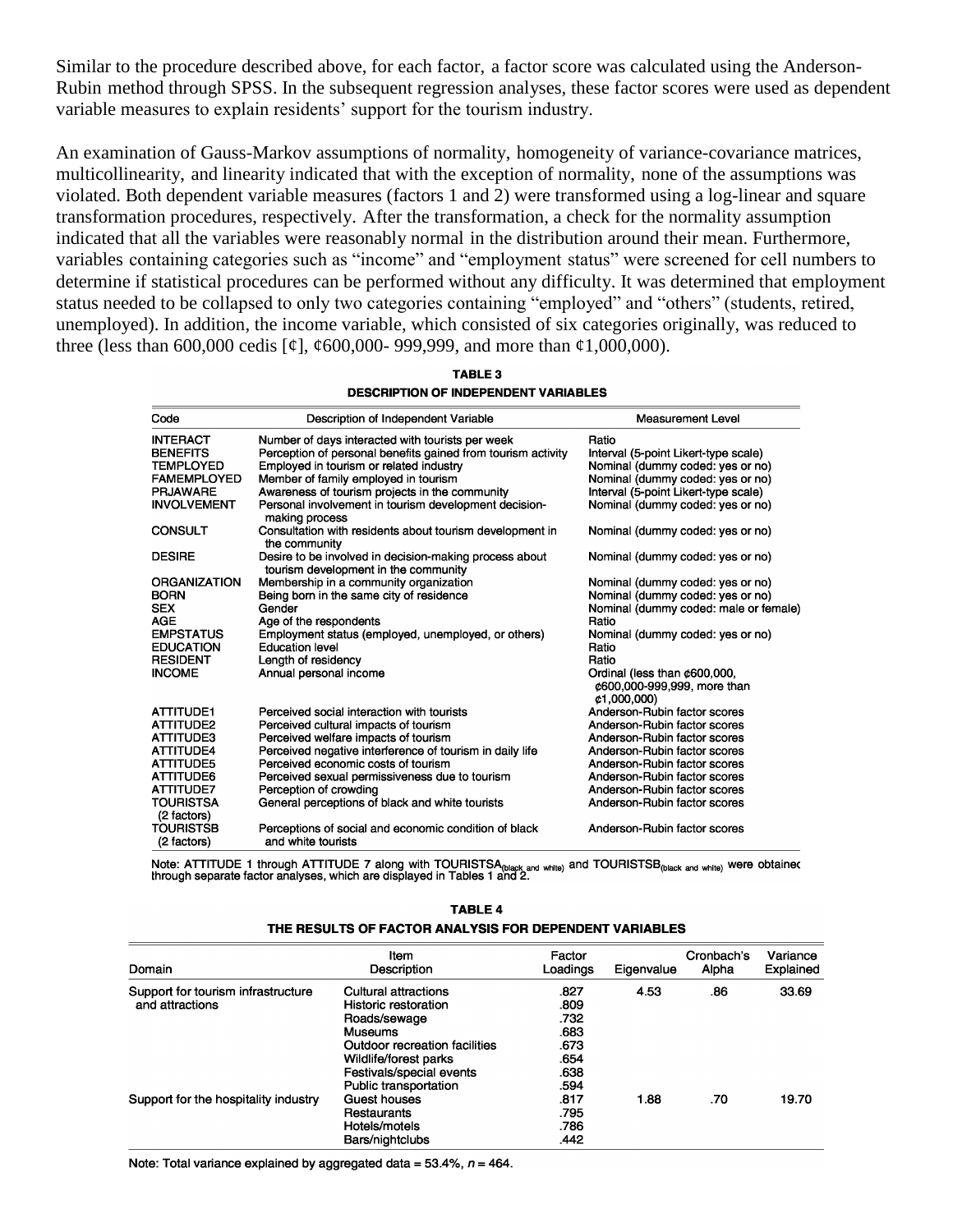# **STUDY RESULTS**

### *Descriptive Results*

The sociodemographic background of respondents is illustrated in Table 5. The majority of respondents were male (61.4% in Cape Coast and 62.3% in Elmina). While 42.6% indicated that they were born in Cape Coast, 45.6% indicated the same in Elmina. With respect to the number of years respondents lived in the same community, the mean years were 18.49 and 14.80 in Cape Coast and Elmina, respectively. The mean education levels were 11.91 and 12.33 years in Cape Coast and Elmina, respectively. Among the respondents, the majority (36.8%) had annual income levels of less than 1 million cedis (U.S.\$1 =  $\varphi$ 2,200). The mean age of respondents was 34.37 and 34.16 with a standard deviation of 9.94 and 10.43 in Cape Coast and Elmina, respectively. Average number of days of interaction with tourists per week was 2.23 and 3.02 in Cape Coast and Elmina, respectively.

# *Test of Residents' Support for Tourism*

To obtain a better understanding of the factors that might explain variations in residents' support for the tourism industry, a forward regression analysis was performed. Although the use of this method can be criticized on several theoretical grounds, this procedure still remains the choice of researchers when there are a large number of independent variables relative to the number of cases. The results of regression analysis are presented in Tables 6 and 7.

For the first factor (residents' support for the tourism infrastructure and attractions), the forward regression analysis produced a seven-variable model. The seven variables that met the criteria and consequently were added to the model in order of importance were general perceptions of tourists (squared) (TOURISTSA<sup>2</sup><sub>white</sub>), perceived economic costs of tourism (ATTITUDE5), employment status (employed, unemployed, or others) (EMPSTATUS), membership in a community organization (ORGANIZATION), perception of personal benefits gained from tourism activity (BENEFITS), negative interference of tourism in daily life (ATTITUDE4), and perception of crowding (ATTITUDE7). The general model explained 23.6% of the variations in residents' support scores.

General perception of tourists (TOURISTSA<sup>2</sup> white) had a positive relationship with the dependent variable (support for tourism infrastructure and attractions) and was the most important factor in the model ( $\beta$  = .194). As residents' perceptions of Caucasian tourists visiting their community increased (perceived positively), their level of support for the tourism infrastructure and attractions also increased. On the other hand, as perceived economic costs of tourism increased, the level of residents' support for tourism development decreased ( $\beta = -$ .165). The analysis indicated that unemployed residents were more supportive of developments in tourism infrastructure and attractions than those employed. Residents who were members of a community organization demonstrated greater levels of support for tourism ( $\beta$  = . 144) compared to those who did not belong to any community organizations. Similarly, residents who believed that they personally gained from tourism activity in their community demonstrated greater levels of support for tourism development, as evidenced by the positive beta value ( $\beta$  = .142). Conversely, residents who perceived that tourism interferes negatively with their daily life (ATTITUDE4) and those who perceived the community to be crowded due to tourism activities (ATTITUDE7) showed decreased levels of support for tourism development, as evidenced by negative beta coefficients  $(\beta = -145 \text{ and } \beta = -140, \text{ respectively}).$ 

For the second factor (residents' support for the hospitality industry), forward regression analyses produced a three-variable model (presented in Table 7). Three variables that met the criteria and consequently were added to the model in order of importance were awareness of tourism projects in the community as a dummy variable (PRJAWARE), perceived economic costs of tourism (ATTITUDE5), and perceived welfare impacts of tourism (ATTITUDE3). The general model explained 37.4% of the variation in residents' support scores for the hospitality industry.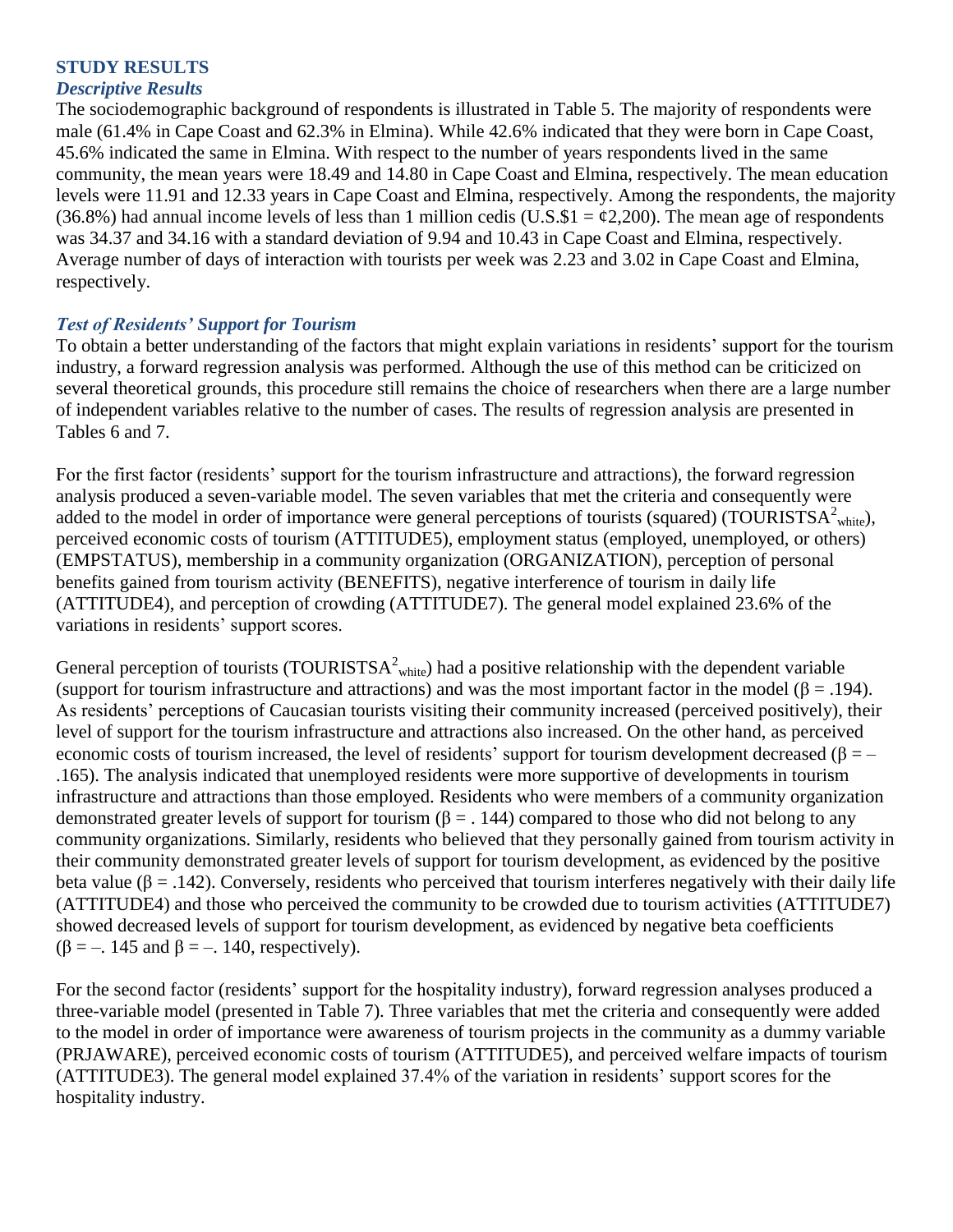#### **TABLE 5**

#### **DESCRIPTIVE RESULTS FOR SELECTED VARIABLES**

| City                           | Frequency | Percentage |
|--------------------------------|-----------|------------|
| Gender                         |           |            |
| Cape Coast                     |           |            |
| Female                         | 95        | 38.2       |
| Male                           | 153       | 61.4       |
| Elmina                         |           |            |
| Female                         | 76        | 35.3       |
| Male                           | 134       | 62.3       |
| Personal income                |           |            |
| Cape Coast                     |           |            |
| Less than $¢600,000$           | 43        | 17.3       |
| ¢600,000-¢999,999              | 34        | 13.7       |
| More than ¢1,000,000           | 88        | 35.3       |
| Elmina                         |           |            |
| Less than ¢600,000             | 41        | 19.1       |
| ¢600,000-¢999,999              | 38        | 17.7       |
| More than ¢1,000,000           | 39        | 18.1       |
| City in which the respondents  |           |            |
| were born                      |           |            |
| Cape Coast                     |           |            |
| Nο                             | 143       | 57.4       |
| Yes                            | 103       | 41.4       |
| Elmina                         |           |            |
| Nο                             | 117       | 54.4       |
| Yes                            | 89        | 41.4       |
|                                |           |            |
|                                |           | Standard   |
|                                | Mean      | Deviation  |
| Cape Coast                     |           |            |
| Number of years lived in the   |           |            |
| community                      | 18.49     | 10.72      |
| Education level in years       | 11.91     | 5.17       |
| Number of days interacted with |           |            |
| tourists per week              | 2.23      | 1.97       |
| Age of the respondents         | 34.37     | 9.94       |
| Elmina                         |           |            |
| Number of years lived in the   |           |            |
| community                      | 14.80     | 11.37      |
| Education level in years       | 12.33     | 4.11       |
| Number of days interacted with |           |            |
| tourists per week              | 3.02      | 1.68       |
|                                |           |            |

|  |  |  | Note: N for Cape Coast = 249; N for Elmina = 215. |
|--|--|--|---------------------------------------------------|
|--|--|--|---------------------------------------------------|

A further examination of the results of the regression analysis produced an adjusted  $R^2$  of .371, indicating that these three variables explain 37. 1 % of the variation in residents' support scores. In other words, since the difference between the values of adjusted  $R^2$  and multiple  $R^2$  is not significantly large, one can conclude that the independent variables in the model are sufficient to account for significant variations in the model (Gujarati 1988).

Beta coefficients in this case can be interpreted as the percentage change in the dependent variable since this dependent variable (support for the hospitality industry) was transformed using a log-linear transformation method. In other words, beta coefficients measure a percentage change in the dependent variable when an independent variable changes by one unit. Awareness of tourism projects in the community had a negative relationship with the dependent variable (support for hospitality industry) and was the most important factor in the model ( $\beta = -0.258$ ). As residents' awareness of tour-ism projects in their community increased, their level of support for the hospitality industry decreased. Perhaps tourism projects are viewed negatively because residents do not like the way the tourism/hospitality industry is developing in their community. Those who were aware of tourism projects in the community tended to decrease their support, everything else being constant. Support for the tourism/hospitality industry increased as the perceived economic costs of tourism (ATTITUDE5) decreased, as evidenced by the negative beta coefficient ( $\beta = -177$ ). Similarly, the regression coefficients indicated that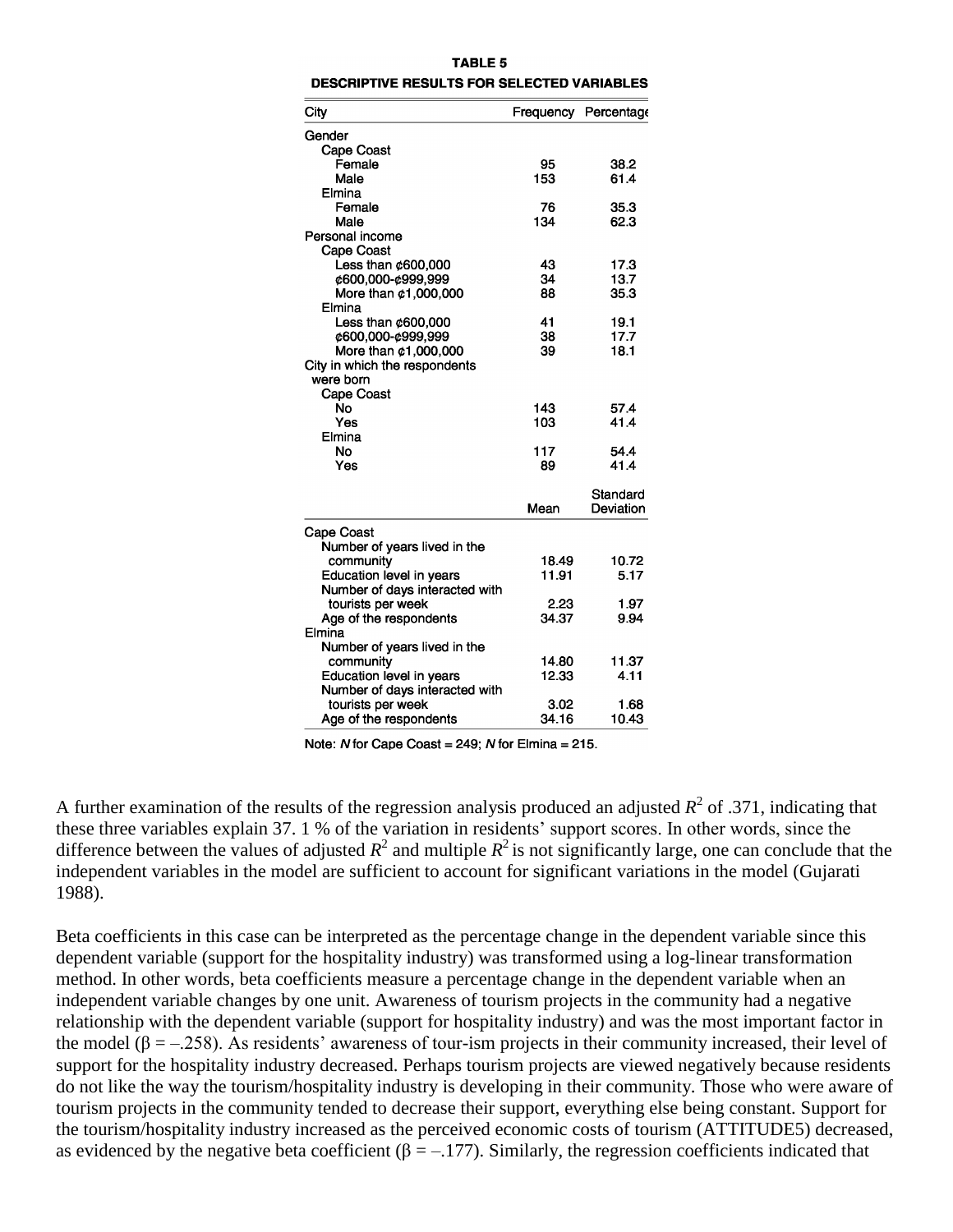perceived welfare impacts of tour-ism (ATTITUDE3) had a positive relationship with residents' support for the hospitality industry and was equally important as the perceived economic costs of tourism in the model ( $\beta$  =. 170). All other variables in the initial model were not significant and were excluded from the forward regression analysis.

|                |                                                                            |              |                              |           | <b>Forward Regression Summary</b> |                                  |
|----------------|----------------------------------------------------------------------------|--------------|------------------------------|-----------|-----------------------------------|----------------------------------|
| Step           | Variables                                                                  |              | $R^2$                        | $F$ Value | Significance                      |                                  |
| 1              | General perceptions of tourists (squared) (TOURISTS A)                     |              | .069                         | 13.533    | & 000.                            |                                  |
| $\mathbf 2$    | Perceived economic costs of tourism (ATTITUDE5)                            |              | .116                         | 11.918    | .000                              |                                  |
| 3              | Employment status (employed, unemployed, or others)<br>(EMPSTATUS)         |              | .149                         | 10.565    | .000                              |                                  |
| 4              | Membership in a community organization                                     |              |                              |           |                                   |                                  |
|                | (ORGANIZATION)                                                             |              | .175                         | 9.548     | .000                              |                                  |
| 5              | Perception of personal benefits gained from tourism<br>activity (BENEFITS) |              | .197                         | 8.804     | .000                              |                                  |
| 6              | Perceived negative interference of tourism in daily life                   |              |                              |           |                                   |                                  |
|                | (ATTITUDE4)                                                                |              | .217                         | 8.210     | .000                              |                                  |
| 7              | Perception of crowding (ATTITUDE7)                                         |              | .236                         | 7.807     | .000                              |                                  |
|                |                                                                            | Coefficients |                              |           |                                   |                                  |
|                |                                                                            | Standard     | Standardized<br>Coefficients |           |                                   | Colinearity<br><b>Statistics</b> |
| Step           | Variables                                                                  | Error        | Beta                         | t Value   | Significance                      | Tolerance                        |
| 1              | General perceptions of tourists (squared)                                  |              |                              |           |                                   |                                  |
|                | (TOURISTS A)                                                               | .005         | .194                         | 2.824     | .005                              | .916                             |
| 2              | Perceived economic costs of tourism (ATTITUDE5)                            | .064         | $-165$                       | $-2.450$  | .015                              | .932                             |
| 3              | Employment status (employed, unemployed, or                                |              |                              |           |                                   |                                  |
|                | others) (EMPSTATUS)                                                        | .179         | $-.155$                      | $-2.360$  | .019                              | .955                             |
| 4              | Membership in a community organization                                     | .144         | .142                         | 2.156     | .032                              |                                  |
| 5              | (ORGANIZATION)<br>Perception of personal benefits gained from tourism      |              |                              |           |                                   | .990                             |
|                | activity (BENEFITS)                                                        | .050         | .142                         | 2.090     | .038                              | .938                             |
| 6              | Perceived negative interference of tourism in daily                        |              |                              |           |                                   |                                  |
|                | life (ATTITUDE4)                                                           | .062         | $-.145$                      | $-2.157$  | .032                              | .960                             |
| $\overline{7}$ | Perception of crowding (ATTITUDE7)                                         | .057         | $-.140$                      | $-2.107$  | .037                              | .989                             |

TABLE 6 FORWARD REGRESSION MODEL FOR THE SUPPORT OF INFRASTRUCTURE AND TOURISM ATTRACTIONS

Note: Dependent variable: support for infrastructure and tourism attractions.

An examination of the regression results suggests that the model that was generated did not violate any of the assumptions of the ordinary least squares (OLS) regression. There was no indication of serious multicollinearity as evidenced by low correlation coefficients between the independent variables. The obtained *t* values and the tolerance levels for the regression estimates were quite high. Accordingly, these data were free of OLS violations, and thus the obtained parameters can be regarded as best, linear, unbiased, and efficient (BLUE) (Gujarati 1988).

|                     |                                                                                                     |                                      | <b>Forward Regression Summary</b> |                   |              |                                               |
|---------------------|-----------------------------------------------------------------------------------------------------|--------------------------------------|-----------------------------------|-------------------|--------------|-----------------------------------------------|
| Step                | Variables                                                                                           |                                      | $R^2$                             | <b>FValue</b>     | Significance |                                               |
| 1                   | Awareness of tourism projects in the community<br>(PRJAWARE)                                        |                                      | .283                              | 15.945            | &000.        |                                               |
| $\overline{2}$      | Perceived economic costs of tourism (ATTITUDE5)                                                     |                                      | .332                              | 11.310            | .000         |                                               |
| 3                   | Perceived welfare impacts of tourism (ATTITUDE3)                                                    |                                      | .374                              | 9.828             | .000         |                                               |
|                     |                                                                                                     |                                      |                                   | Coefficients      |              |                                               |
| Step                | Variables                                                                                           | Standardized<br>Coefficients<br>Beta | Standard<br>Error                 | t Value           | Significance | Colinearity<br><b>Statistics</b><br>Tolerance |
| 1                   | Awareness of tourism projects in the community                                                      |                                      |                                   |                   |              |                                               |
|                     | (PRJAWARE)                                                                                          | $-259$                               | .078                              | $-3.614$          | & 0.000      | .925                                          |
| $\overline{2}$<br>3 | Perceived economic costs of tourism (ATTITUDE5)<br>Perceived welfare impacts of tourism (ATTITUDE3) | $-.180$<br>$-.180$                   | .072<br>.068                      | $-2.529$<br>2.493 | .012<br>.014 | .938<br>.986                                  |

**TABLE 7** FORWARD REGRESSION MODEL FOR THE SUPPORT OF THE HOSPITALITY INDUSTRY

Note: Dependent variable: support for the hospitality industry.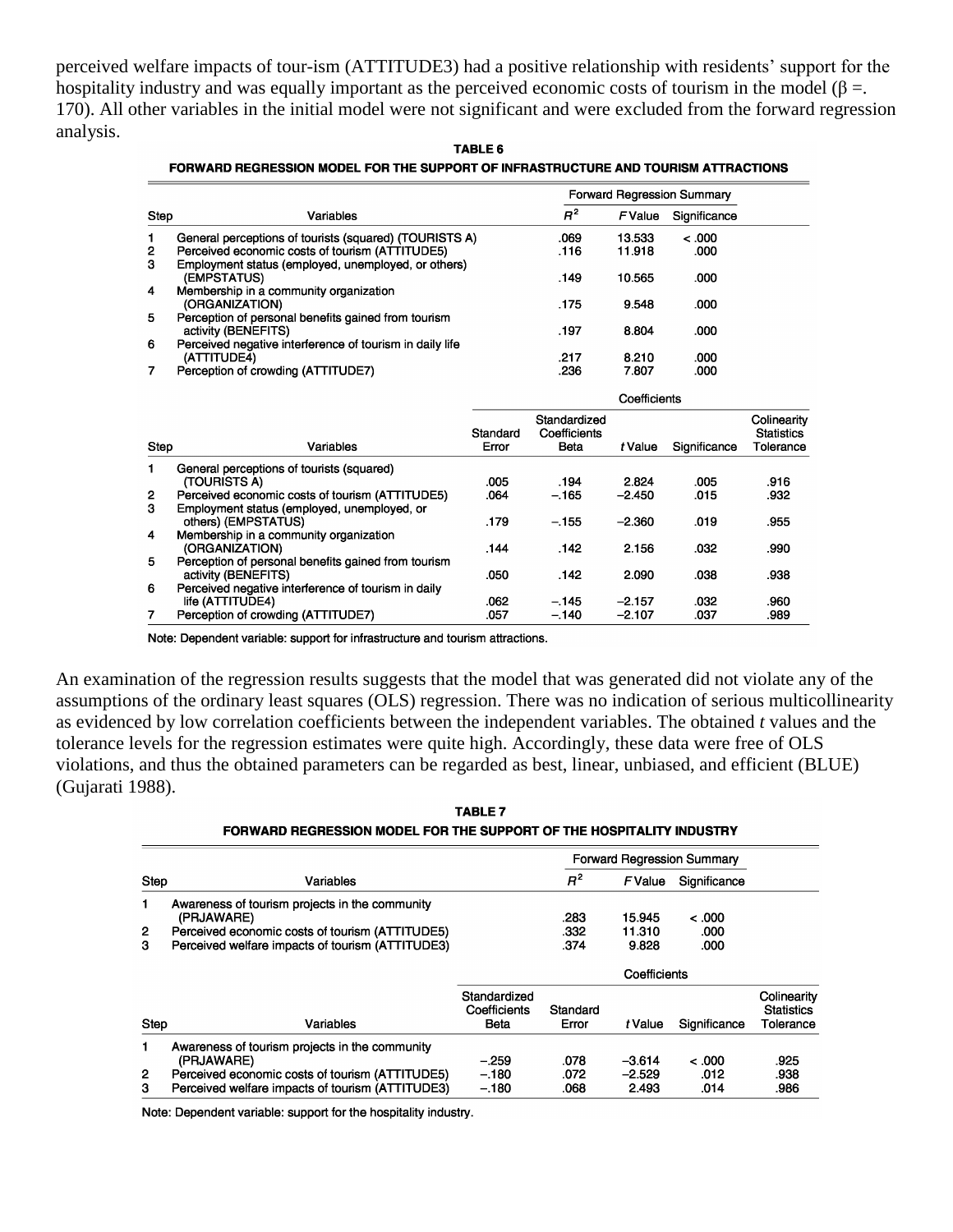### **SUMMARY AND CONCLUSIONS**

The purpose of this study was twofold. First, it was to ascertain the determinants of support for tourism development in two communities in the Central Region of Ghana that stand to benefit the most from a number of ongoing tourism development projects. Second, it was to develop and test a model to explain residents' support for tourism in the early stage of overall tourism development in the region. The study integrated the findings of previous research on residents' attitudes toward tourism development and determined factors that affect residents' support for the tourism industry in the two Ghanaian communities of Cape Coast and Elmina. The regression results of the two models reveal that predicting support for infrastructure/tourism attraction development and the support for the hospitality industry resulted in two parsimonious models by explaining 23.4% and 37.4% of the variation in the respective models (Tables 6 and 7). Support for tourism development as defined by the support of two distinct areas was influenced by a number of sociopsychological factors such as perceptions of tourists, tourism impacts, respondents' employment status, membership in community organizations, and awareness of tourism development projects in the community. The study has theoretical as well as practical implications.

### *Theoretical Implications*

In general, the study provided further support to the social exchange theory. In particular, in the case of model 1 (support for the infrastructure and tourism attraction development), perceived benefits and costs seemed to play an important role in determining a positive response to tourism development. For model 2 (support for the hospitality industry), the same conclusion can be reached. Variables responsible for explaining variations in the model, although less in number than in the first model, were related to factors that can be described as social exchange variables (ATTITUDE3 and ATTITUDE5). Awareness of tourism projects within the community seemed to increase support by residents.

In general, the findings of this study support the outcome of studies done in industrialized countries as well as in more developed tourist destinations. Specifically, residents' sup-port for particular tourism development projects depends on their perceptions of their benefits and costs, as implied by the social exchange theory. The main theoretical contribution of this study lies in the fact that these findings are from a developing African country and in communities where tourism is at the inception stage of tourism development. The social exchange theory appears to be rather robust when put to test in a variety of conditions and countries, including this study's emphasis, Ghana.

### *Practical Implications*

The study has a number of relevant practical implications, given some of the community issues that are already obvious with respect to tourism development in Ghana. There is considerable evidence that support for tourism development in both Cape Coast and Elmina varies to a large extent. This ranges from strong support to resentment and outright opposition to tourism development. Some of the reasons for the lack of community support for tourism development projects have been discussed elsewhere. Briefly, however, there are three broad areas of concern. First, there are indications that residents of both Cape Coast and Elmina are unaware of the nature of tourism development projects, either through the government's deliberate attempts to exclude residents or through withholding of information from them. Bruner (1996) stated that the council of chief of Elmina has accused the regional planning agency—the Central Region Development Commission—of "not" informing them of its plans for tourism development, even though that development is taking place in their area of jurisdiction" (p. 297). On those rare occasions when attempts are made to solicit community input into tourism plans or projects, the public event is ill planned and rushed, invitations are extended mostly to the educated and professional segments of the community, and the proceedings are conducted in English, thereby excluding the vast majority of the population who speak the local Fanti language. For example, invited participants to the public forum in 1997 on the 15-year tourism development plan for the Central Region (Ministry of Tourism/UNDP/WTO 1996) for the period 1996 to 2010 (in which one of the authors participated) mostly represented academics, government officials, and local entrepreneurs and was conducted entirely in English.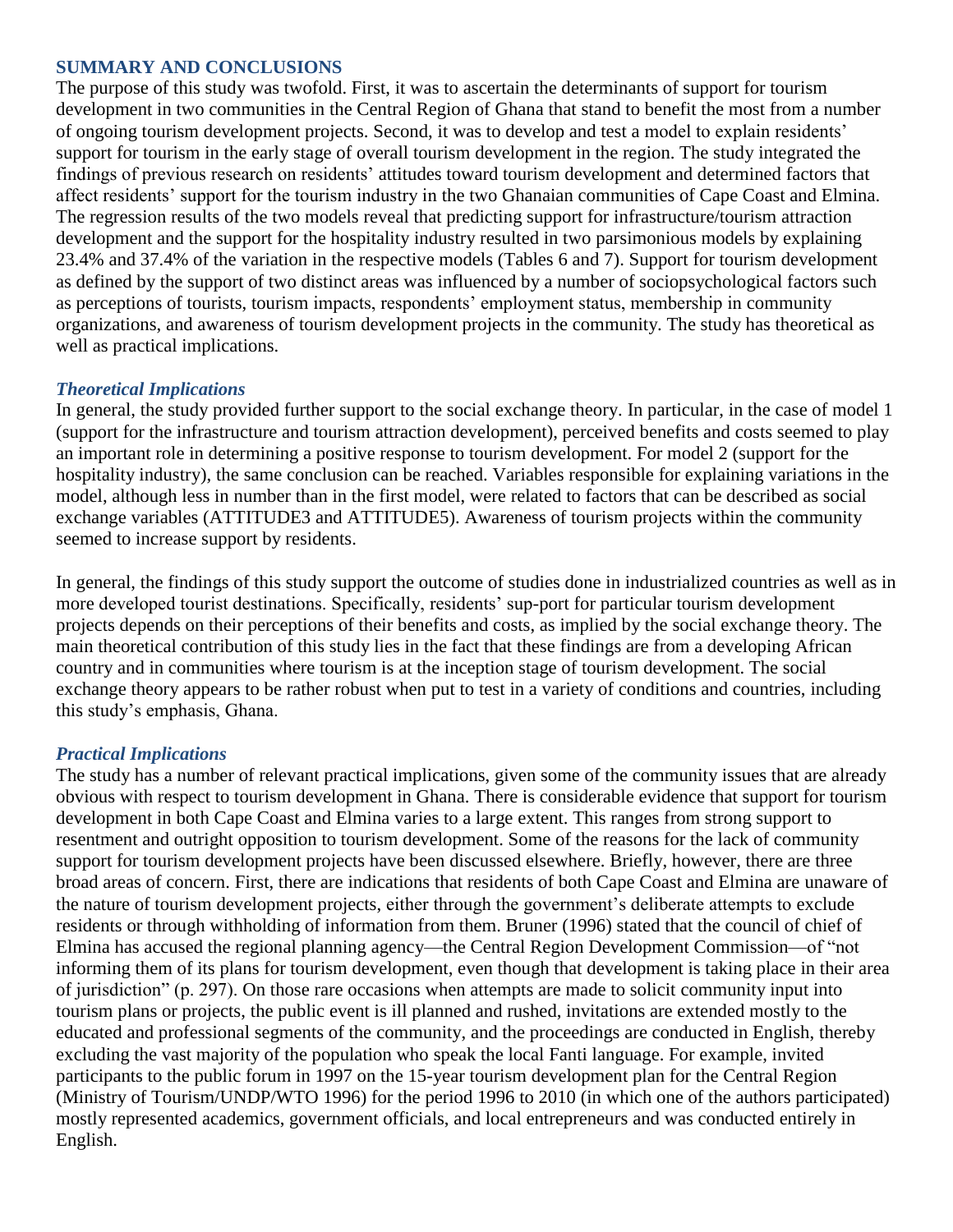The second reason for the limited support from sections of the two communities for tourism development could be traced to the external nature of the funding and implementation of the tourism projects. The donor organizations and implementation agencies include USAID, UNDP, Shell (Ghana), Inter-national Council of Museum and Sites (ICOMOS-U.S. Chapter), the Smithsonian Institution, Conservation International, and the Midwest Universities Consortium of International Activities of the United States. It has been observed that "the people of Elmina are restricted from entering the castle and that the project has been given over to a blue ribbon list of international aid agencies and is controlled by their staff and hired consultants" (Bruner 1996, p. 298). These observations are applicable to Cape Coast as well since it is covered by the same project, donor organizations, and implementation agencies.

Third, even support for tourism development by some with vested interests in the tourism industry may not be strong since the high expectations promised at the beginning of the tourism projects have not materialized to the residents' level of expectation. Most tourists arrive in Cape Coast and Elmina on organized tours operated by tour companies based in Accra for the day and return to Accra or continue on to other regions. The limited length of stay can be attributed to the fact that the castles and the Kakum National Park can be toured in 1 or 2 days at most, and the towns have very little else in the form of tourism products to offer visitors. As a result, the industry is very seasonal, occupancy rates tend to be rather low, and there is significant leakage from the region to the tour operators in Accra.

The findings of this study indicate that factors that affect or even determine residents' support for tourism development are, in general, similar. However, each destination has a set of peculiar conditions that are critical to increasing residents' support for tourism development. In the case of the Central Region, these conditions include the following: (1) tourism as a service industry catering to international visitors is a new concept. Indeed, the words *tourist* and *tourism* have no equivalencies in local Ghanaian languages. Most residents are able to identify tourism infrastructure or attractions but have only vague ideas initially about its overall benefit to the community. This underscores the need for concerted effort to raise residents' awareness of tourism as an industry and the specific developments projects, as well as how they will affect the community, both positively and negatively. (2) With regard to the two communities, the external origins and implementation agencies of the projects, as well as the intended foreign consumers of the tourism product that is being developed—given the colonial history of the two com-munities, the visible reminders of the role of the forts and castles in the slave trade, and the return of both African American tourists (descendents of Ghanaians sold into slavery) and white tourists (representatives of European slave masters)—it is not surprising that there is resentment and outright opposition to tourism development by sections of the two communities. This is a highly sensitive issue that requires the involvement of chiefs and traditional elders in every stage of tourism planning, development, and management of the attractions. This should be in addition to the important role of community organizations which, as this study has shown, play in residents' support for tourism development. What happens in the Central Region with respect to community support for tourism development has relevance to other communities in Ghana and other African countries that are embarking on new tourism development initiatives. Longitudinal studies are recommended to monitor the changes in residents' attitudes in both cities, especially since the tourism industry can only be expected to be successful and sustainable if destination developers and marketers develop policies that would be sensitive to the needs of the local residents.

### **REFERENCES**

Akis, S., N. Peristianis, and J. Warner (1996). "Residents' Attitudes to Tour-ism Development: The Case of Cyprus.‖ *Tourism Management*, 17 (7): 481-94.

Akyeampong, O. A. (1996). *Tourism and Regional Development in Sub-Saharan Africa: A Case Study of Ghana's Central Region*. Stockholm, Sweden: University of Stockholm, Department of Human Geography. Allen, L. R., P. T. Long, R. R. Perdue, and S. Kieselbach (1988). "The Impact of Tourism Development on Residents' Perception of Community Life." *Journal of Travel Research*, 27 (1): 16-21. Ap, J. (1992). "Residents' Perceptions on Tourism Impact." *Annals of Tourism Research*, 19: 665-90.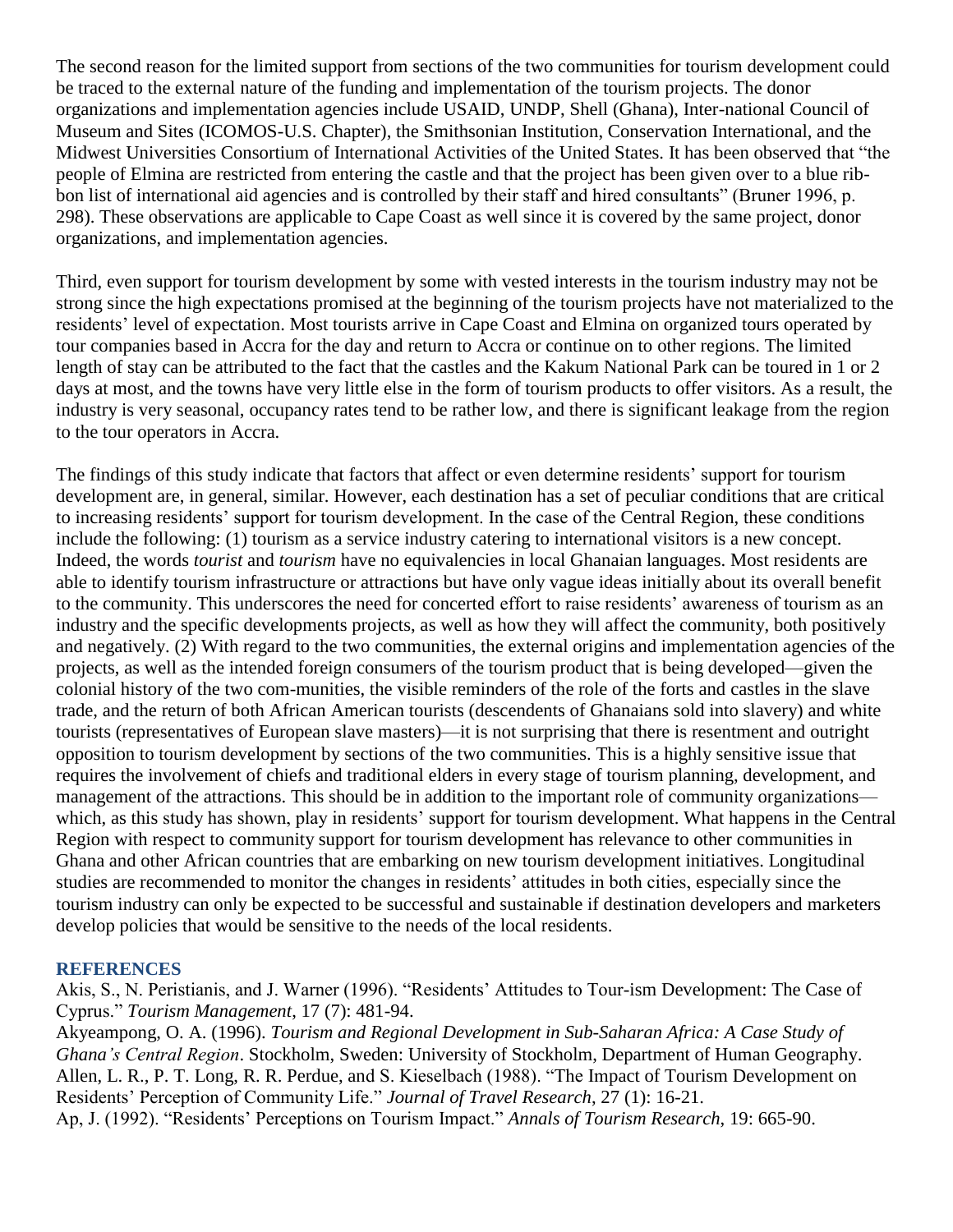Ap, J., and J. L. Crompton (1993). "Residents' Strategies for Responding to Tourism Impacts." *Journal of Travel Research*, 32 (1): 47-50.

- (1998). ―Developing and Testing a Tourism Impact Scale.‖ *Journal of Travel Research*, 37 (2): 120-30. Belisle, F. J., and D. R. Hoy (1980). "The Perceived Impact of Tourism by Residents." Annals of Tourism *Research*, 7 (1): 83-101.

Boissevain, J., ed. (1996). *Coping with Tourists: European Reactions to Mass Tourism*. Providence, RI: Bergahn.

Bruner, E. M. (1996). "Tourism in Ghana: The Representation of Slavery and the Return of the Black Diaspora.‖ *American Anthropologist*, 98 (2): 290-304.

Bryden, J. (1973). *Tourism and Development: A Case of the Commonwealth Caribbean*. London: Cambridge University Press.

Butler, R. W. (1980). "The Concept of a Tourist Area Cycle of Evolution: Implications for Management of Resources.‖ *Canadian Geographer*, 24 (1): 5-12.

Bystrzanowski, J. (1989). *Tourism as a Factor of Change: A Socio-Cultural Study*. Vienna, Austria: European Coordination Center for Research and Documentation in Social Sciences.

Canan, P., and M. Hennessy (1989). "The Growth Machine, Tourism and the Selling of Culture." *Sociological Perspectives*, 32: 227-43.

De Kadt, E., ed. (1979). *Tourism: Passport to Development?* Oxford, UK: Oxford University Press. Doxey, G. V. (1975). "A Causation Theory of Visitor-Resident Irritants, Methodology and Research Inferences.‖ In *Conference Proceedings*: Sixth Annual Conference of Travel Research Association, San Diego, pp. 195-98.

Faulkner, B., and C. Tideswell (1997). "A Framework for Monitoring Community Impacts of Tourism." *Journal of Sustainable Tourism*, 5 (1): 3- 28.

Ghana Tourist Board (1999). *International Tourism Statistics for the Period 1990-1998*. Accra: Ghana Tourist Board, Research Department.

Gujarati, N. D. (1988). *Basic Econometrics*. 2d ed. New York: McGraw-Hill.

Haralambopoulos, N., and A. Pizam (1996). "Perceived Impacts of Tourism: The Case of Samos."*Annals of Tourism Research*, 23 (3): 503-26. Harrison, D. (1992). *Tourism in Less Developed Countries*. London: Belhaven.

Hernandez, S. A., J. Cohen, and H. L. Garcia (1996). "Residents' Attitudes towards an Instant Resort Enclave." *Annals of Tourism Research*, 23 (4): 755-79.

Huang, Y.-H., and W. P. Stewart (1996). "Rural Tourism Development: Shifting Basis of Community Solidarity.‖ *Journal of Travel Research*, 34 (4): 26-31.

Kang, Y. S., P. T. Long, and R. R. Perdue (1996). "Resident Attitudes toward Legal Gambling." *Annals of Tourism Research*, 23 (1): 71-85. Keogh, B. (1990). "Public Participation in Community Tourism Planning." *Annals of Tourism Research*, 17 (3): 449-65.

Lawson, R. W., J. Williams, T. Young, and J. Cossens (1998). "A Comparison of Residents' Attitudes towards Tourism in 10 New Zealand Destinations.‖ *Tourism Management*, 19 (3): 247-56.

Lea, J. (1988). *Tourism and Development in the Third World*. London: Routledge.

Lindberg, K., and R. L. Johnson (1997). "Modeling Resident Attitudes toward Tourism." *Annals of Tourism Research*, 24 (2): 402-24.

Little, R. J., and D. B. Rubin (1987). *Statistical Analysis with Missing Data*. New York: John Wiley. Liu, J. C., and T. Var (1986). "Residents Attitude toward Tourism Impacts in Hawaii." *Annals of Tourism Research*, 13 (2): 193-214.

Madrigal, R. (1993). "A Tale of Tourism in Two Cities." Annals of Tourism Research, 20 (2): 336-53. Mansfeld, Y., and O. Ginosar (1994). "Determinants of Locals' Perceptions and Attitudes towards Tourism

Development in their Locality." *Geoforum*, 25 (2): 227-48.

Mason, P., and J. Cheyne (2000). "Residents' Attitudes to Proposed Tourism Development." *Annals of Tourism Research*, 27 (2): 391-411.

Ministry of Tourism/UNDP/WTO (1996). *Tourism Development Plan for the Central Region: Accra: Ministry of Tourism*. Integrated Tourism Development Program.